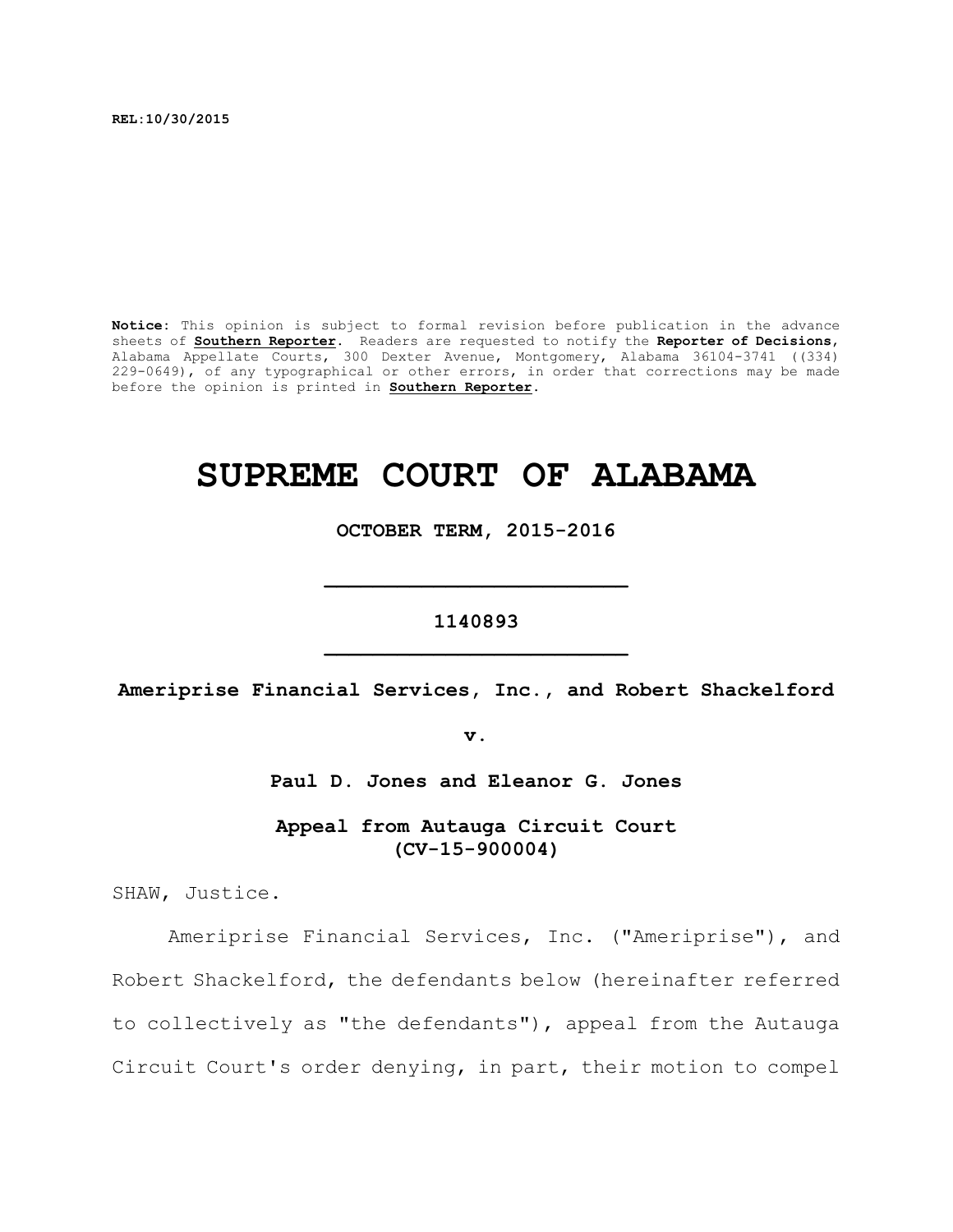arbitration of the claims asserted against them by the plaintiffs, Paul D. Jones and Eleanor G. Jones (hereinafter referred to collectively as "the plaintiffs"). Specifically, the defendants challenge the circuit court's refusal to compel arbitration of the plaintiffs' tort-of-outrage claim. We reverse and remand.

## Facts and Procedural History

In 2009, Charles T. Jones opened two investment accounts with Ameriprise; Shackelford is an Ameriprise employee. In connection with the purchase of the accounts, Charles executed, among other documents, the "Ameriprise Brokerage Client Agreement for Tax-Qualified ... Brokerage Accounts" (hereinafter "the agreement"). The agreement contained an arbitration provision that provided, in pertinent part:

"Arbitration. By reading and accepting the terms of this Agreement, you acknowledge that, in accordance with the Arbitration section, you agree in advance to arbitrate any controversies, which may arise with the Introducing Broker or Clearing Broker.

"YOU AGREE THAT ALL CONTROVERSIES THAT MAY ARISE BETWEEN US (INCLUDING, BUT NOT LIMITED TO THE BROKERAGE ACCOUNT AND ANY SERVICE OR ADVICE PROVIDED BY A BROKER OR REPRESENTATIVE), WHETHER ARISING BEFORE, ON OR AFTER THE DATE THIS ACCOUNT IS OPENED SHALL BE DETERMINED BY ARBITRATION.... BY SIGNING AN ARBITRATION AGREEMENT THE PARTIES AGREE AS FOLLOWS: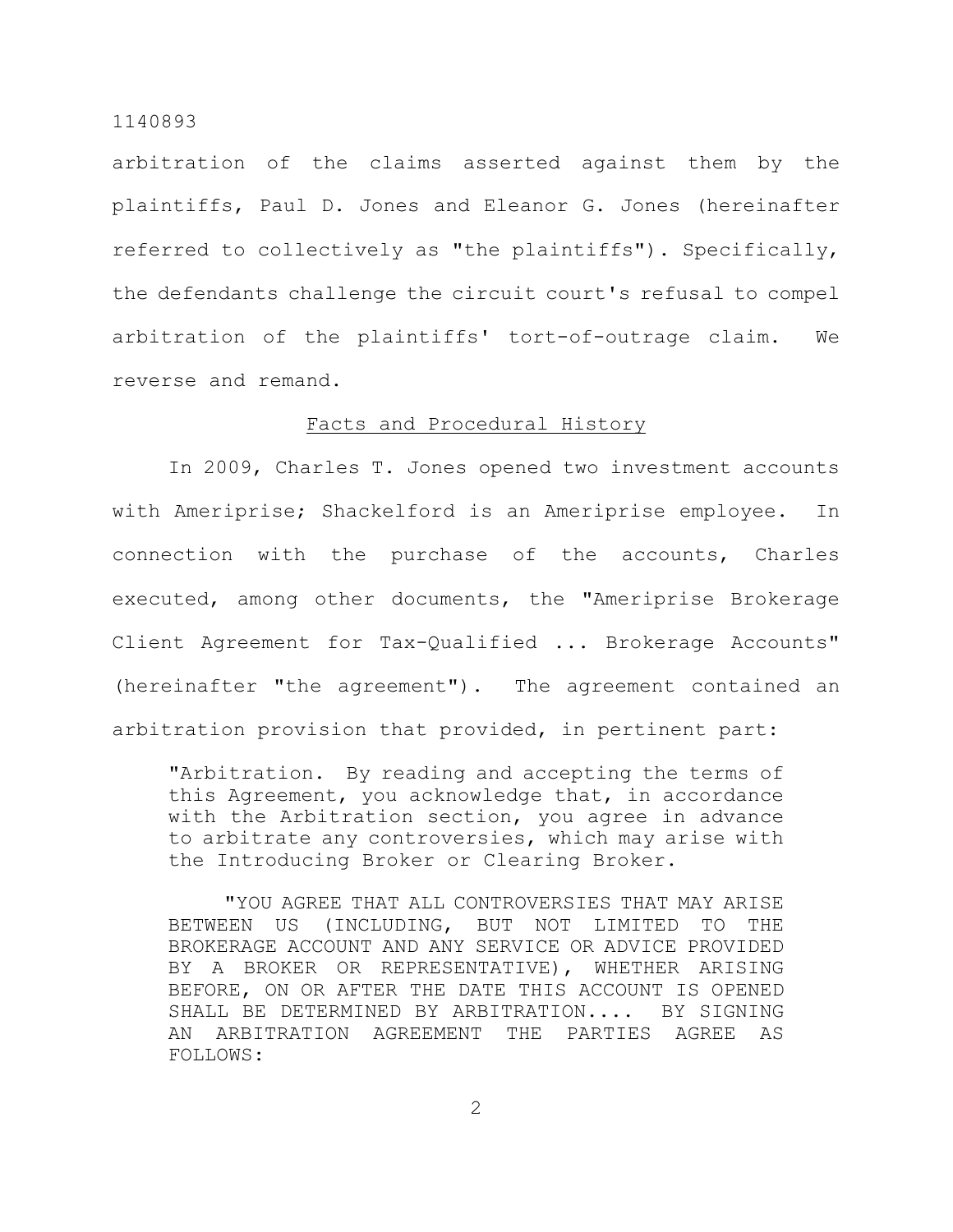"(A) ALL PARTIES TO THIS AGREEMENT ARE GIVING UP THE RIGHT TO SUE EACH OTHER IN COURT, INCLUDING THE RIGHT TO A TRIAL BY JURY, EXCEPT AS PROVIDED BY THE RULES OF THE ARBITRATION FORUM IN WHICH A CLAIM IS FILED."

(Capitalization in original.)

In 2012, Charles executed both a durable power of attorney naming Paul as his attorney in fact and a will leaving all of his property to the plaintiffs. Thereafter, Paul allegedly contacted the defendants on numerous occasions seeking to have the plaintiffs named as the beneficiaries of the Ameriprise accounts. The plaintiffs allege that, after Paul provided certain documents identified by Ameriprise as necessary to effect the beneficiary change, the defendants allegedly informed him that the plaintiffs had, in fact, been designated as the named beneficiaries on both accounts. However, according to the plaintiffs, Ameriprise instead "reported to the Autauga County Sheriffs Department that [the plaintiffs had] kidnapped [Charles], and that his signature was forged on the documents provided." Sheriff's deputies later spoke with Charles, who allegedly denied both his kidnapping and the suspected forgery.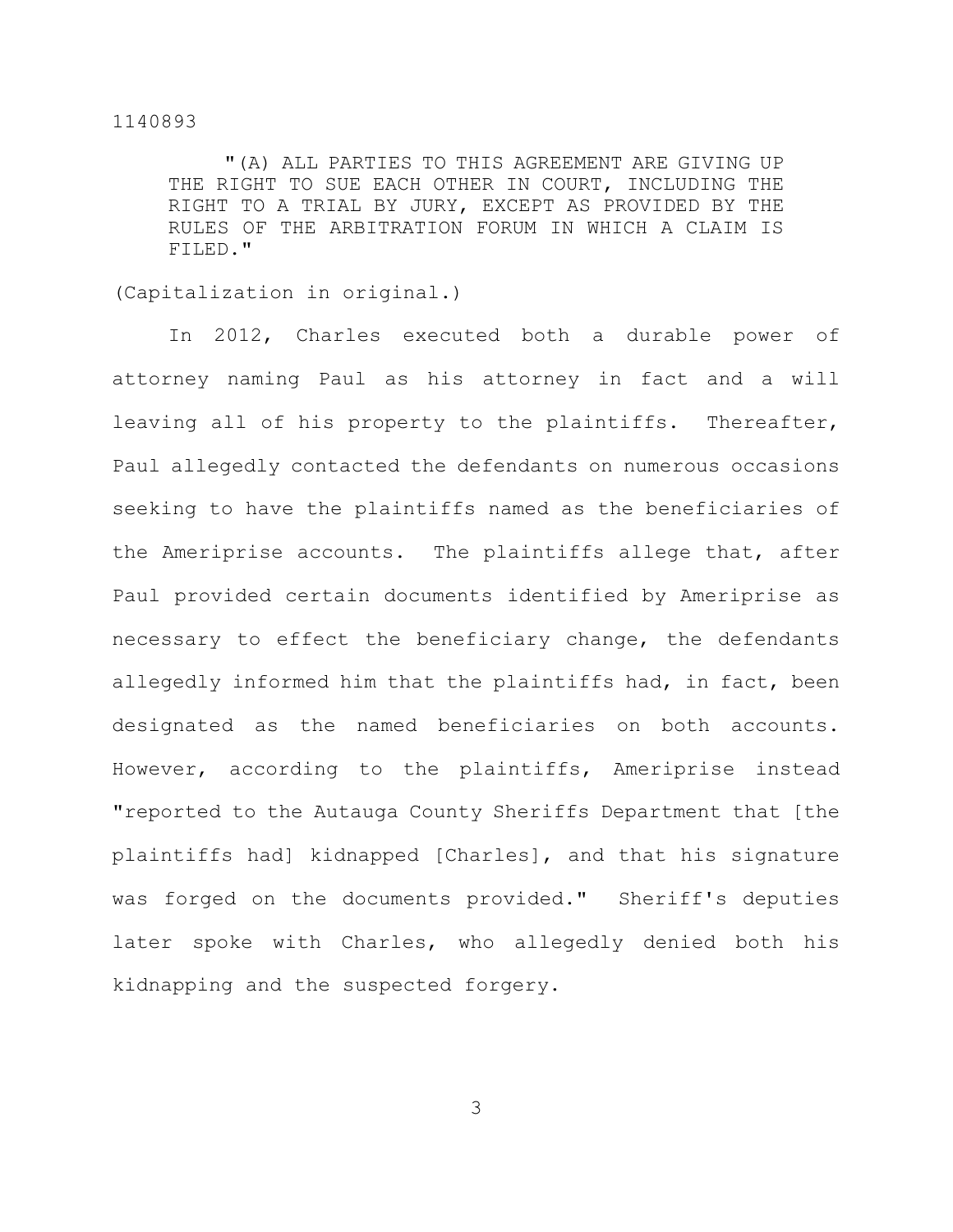Charles died in January 2013, and the plaintiffs made a claim for the funds in the Ameriprise accounts. The defendants denied the claim, indicating that the plaintiffs had never been named beneficiaries.

The plaintiffs subsequently sued the defendants in the Autauga Circuit Court. The plaintiffs' complaint alleged numerous counts, including breach of contract, bad faith, misrepresentation, tort of outrage, negligence, willfulness, and wantonness. In response, the defendants filed a motion seeking to compel arbitration of the plaintiffs' claims. Specifically, the defendants contended that, despite being nonsignatories to the agreement, the plaintiffs were nonetheless bound by its terms because they were claiming a direct benefit from the agreement.

The plaintiffs filed a response conceding that they were "equitably estopped from avoiding" arbitration as to all their claims except for the tort-of-outrage count. That count stated: "The defendants, in misrepresenting facts to the plaintiffs and accusing the plaintiffs of kidnapping and forgery, knew or should have known that such extreme or outrageous conduct would inflict extreme emotional distress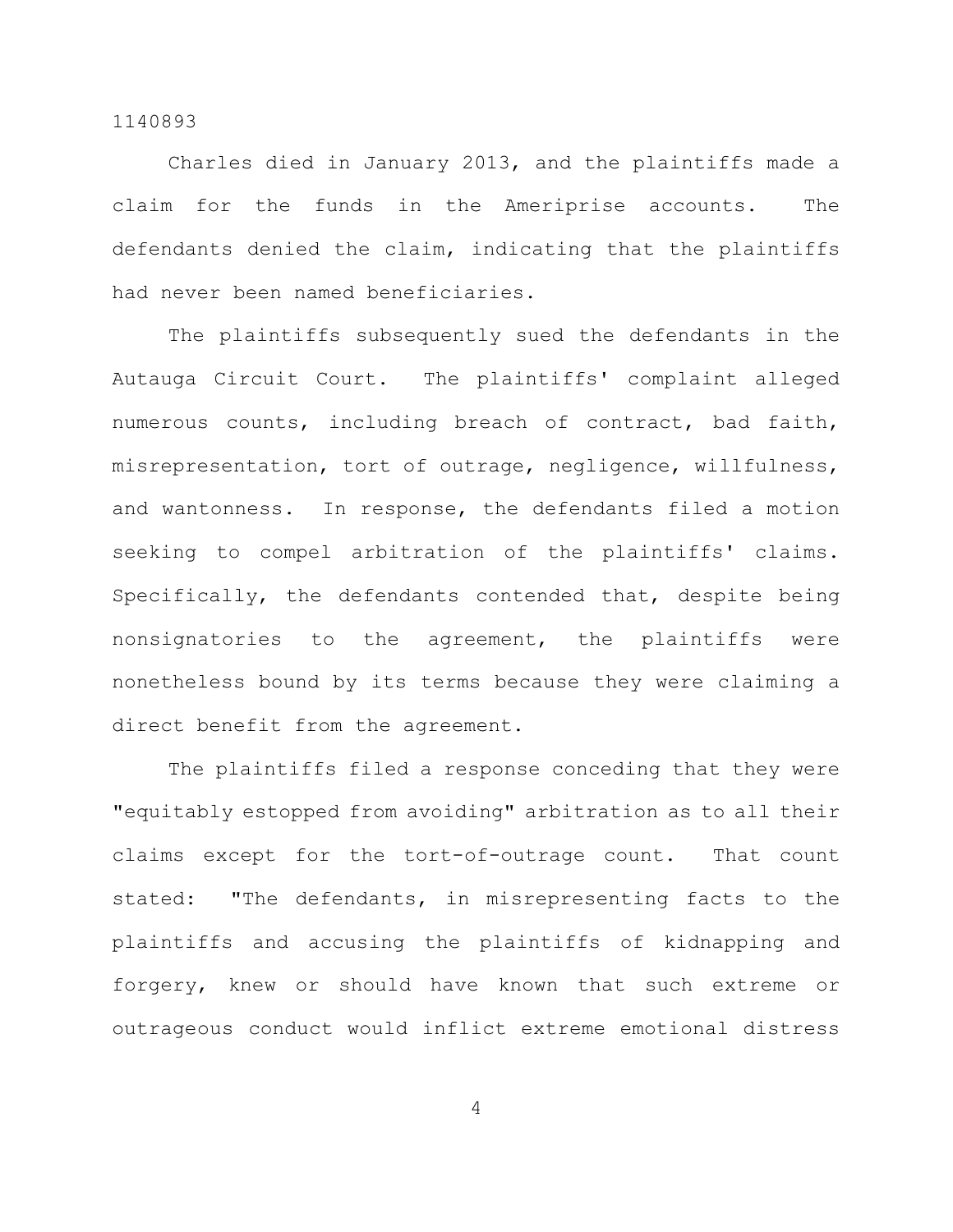upon the plaintiffs." Unlike their other claims, which the plaintiffs acknowledged "depend upon the existence of [the agreement]," as to their tort-of-outrage claim, they maintained that

"there is no dependence on the existence of any contract and the prima facie elements of this cause of action can be proven with only the slightest references to the ... [agreement]. The existence of the subject accounts only provides 'background' information as to the circumstance surrounding [the defendants' actions in] contacting the Autauga County Sheriffs Department and reporting that Charles Jones had been kidnapped. To prevail, [the plaintiffs] need not prove the existence of the subject accounts. Additionally, the duty not to engage in outrageous conduct does not arise out of the subject account; instead, the duty arose out of general tort and was owed to [the plaintiffs] regardless of any contractual relationship between Charles ... and Ameriprise."

Relying on the foregoing, the plaintiffs argued that none of the four recognized exceptions pursuant to which this Court has allowed a nonsignatory to an arbitration agreement to be compelled to arbitration, namely agency, alter ego, thirdparty beneficiary, and intertwining/equitable estoppel, applied. See, generally, Custom Performance, Inc. v. Dawson, 57 So. 3d 90, 97-99 (Ala. 2010). The circuit court agreed, concluding that all claims except the tort-of-outrage claim must be arbitrated and that the tort-of-outrage "claim shall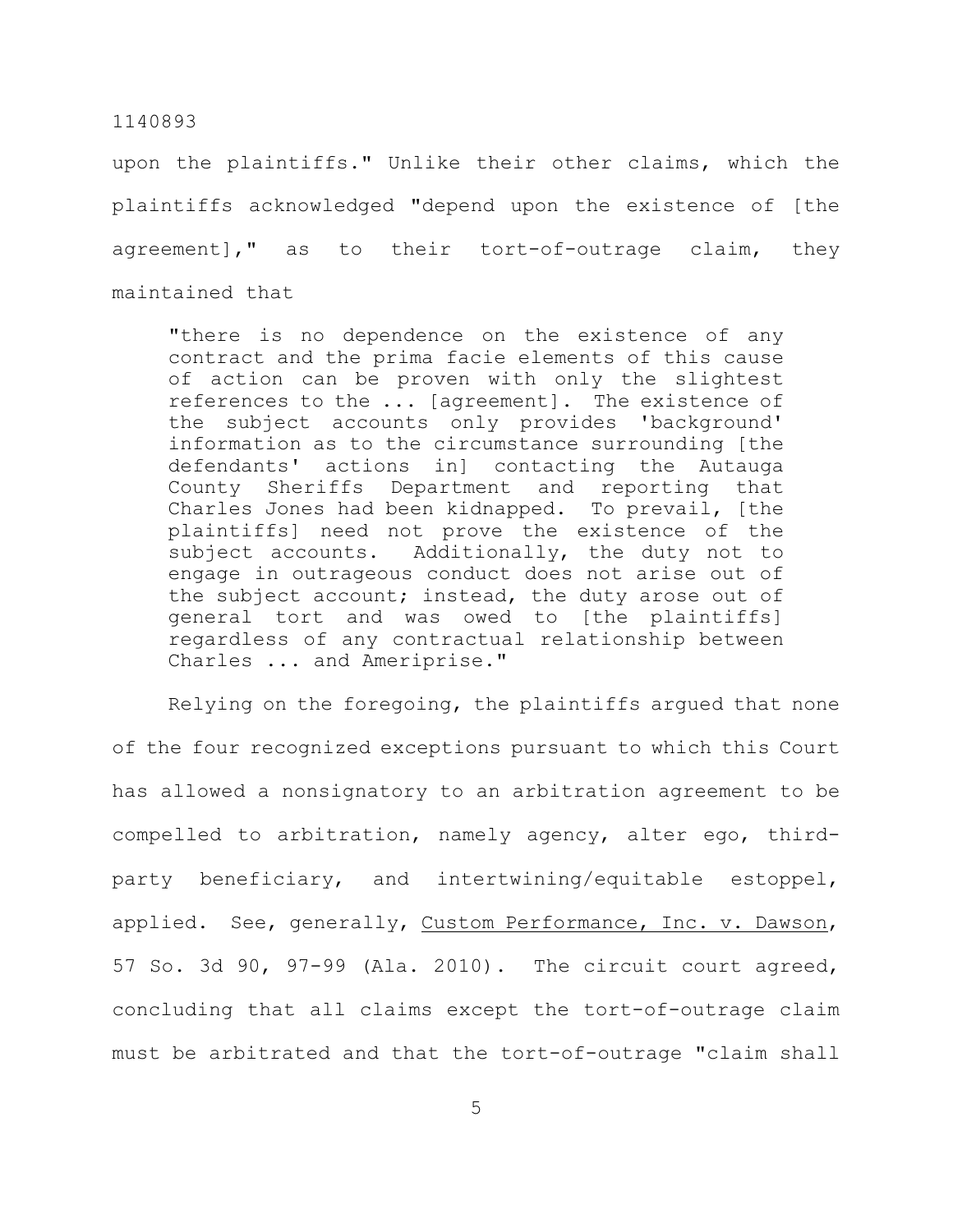proceed to trial in the ordinary course." The defendants appeal solely as to the circuit court's ruling on the arbitrability of the tort-of-outrage claim.

## Standard of Review

"'[T]he standard of review of a trial court's ruling on a motion to compel arbitration at the instance of either party is a de novo determination of whether the trial judge erred on a factual or legal issue to the substantial prejudice of the party seeking review. Ex parte Roberson, 749 So. 2d 441, 446 (Ala. 1999). Furthermore:

"'A motion to compel arbitration is analogous to a motion for summary judgment. TranSouth Fin. Corp. v. Bell, 739 So. 2d 1110, 1114 (Ala. 1999). The party seeking to compel arbitration has the burden of proving the existence of a contract calling for arbitration and proving that that contract evidences a transaction affecting interstate commerce. Id. "After a motion to compel arbitration has been made and supported, the burden is on the non-movant to present evidence that the supposed arbitration agreement is not valid or does not apply to the dispute in question."'

"Fleetwood Enters., Inc. v. Bruno, 784 So. 2d 277, 280 (Ala. 2000) (quoting Jim Burke Auto., Inc. v. Beavers, 674 So. 2d 1260, 1265 n.1 (Ala. 1995) (emphasis omitted))."

Vann v. First Cmty. Credit Corp., 834 So. 2d 751, 752-53 (Ala. 2002).

**Discussion**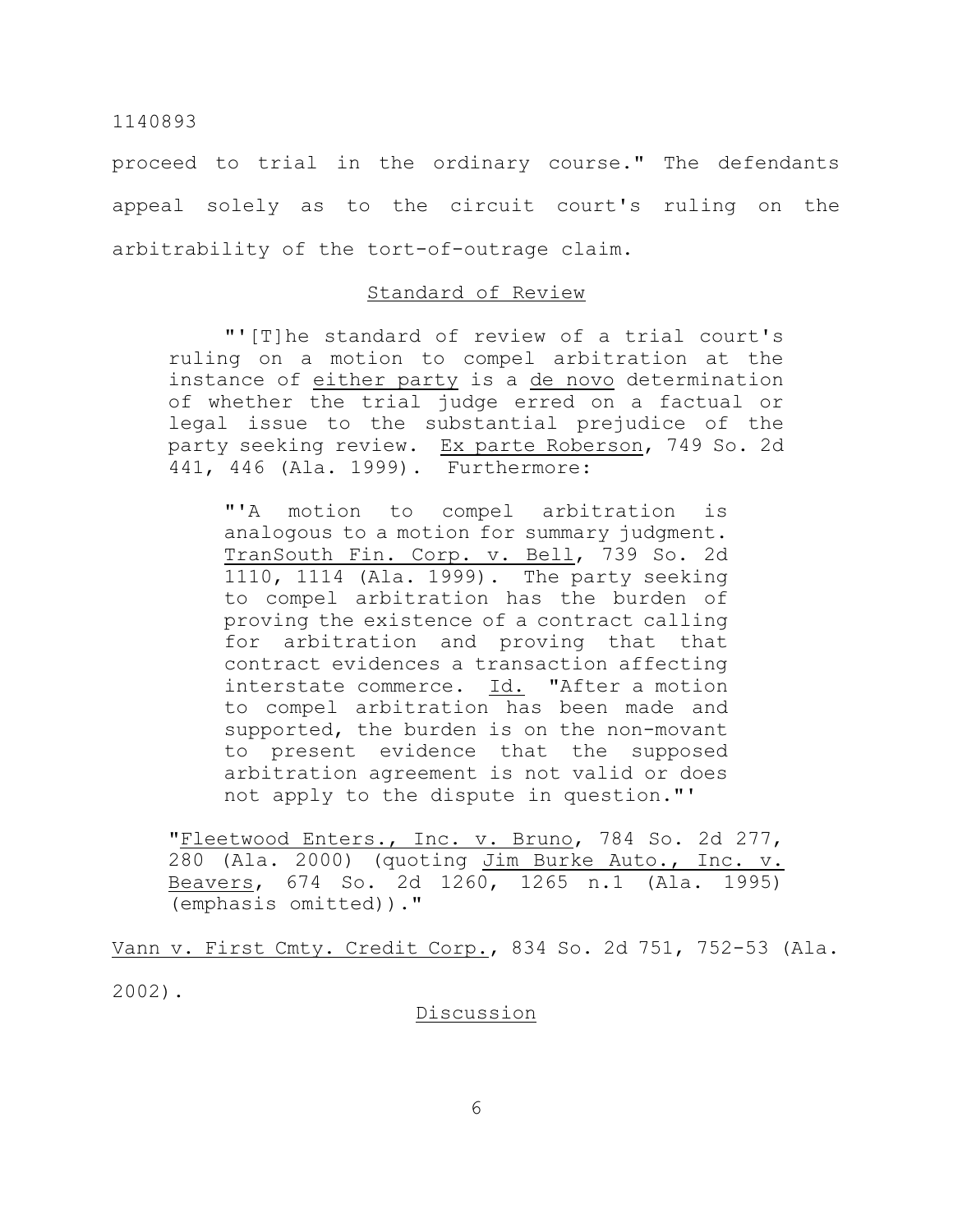"The Federal Arbitration Act, 9 U.S.C. § 1 et seq. ('the FAA'), provides that '[a] written provision in ... a contract evidencing a transaction involving commerce to settle by arbitration a controversy thereafter arising out of such contract or transaction ... shall be valid, irrevocable, and enforceable ....' 9 U.S.C. § 2. The FAA 'mandates the arbitration of claims encompassed by an arbitration clause that is contained in a binding contract that involves interstate commerce.' Ex parte Conference America, Inc., 713 So. 2d 953, 955 (Ala. 1998)."

Elizabeth Homes, L.L.C. v. Cato, 968 So. 2d 1, 3-4 (Ala. 2007).

In support of their motion to compel arbitration, the defendants produced a contract calling for arbitration, namely, the agreement.<sup>1</sup> Therefore, the burden then shifted to the plaintiffs to present evidence indicating that the arbitration provision did not apply to their claims against the defendants. Vann, supra.

As set out above, the plaintiffs conceded below that, despite the fact that they were nonsignatories to the agreement, they were nonetheless bound to arbitrate some of their claims because they were seeking to claim benefits dependent upon the agreement, which contained the arbitration

 $1$ There is no dispute that the transaction involved interstate commerce.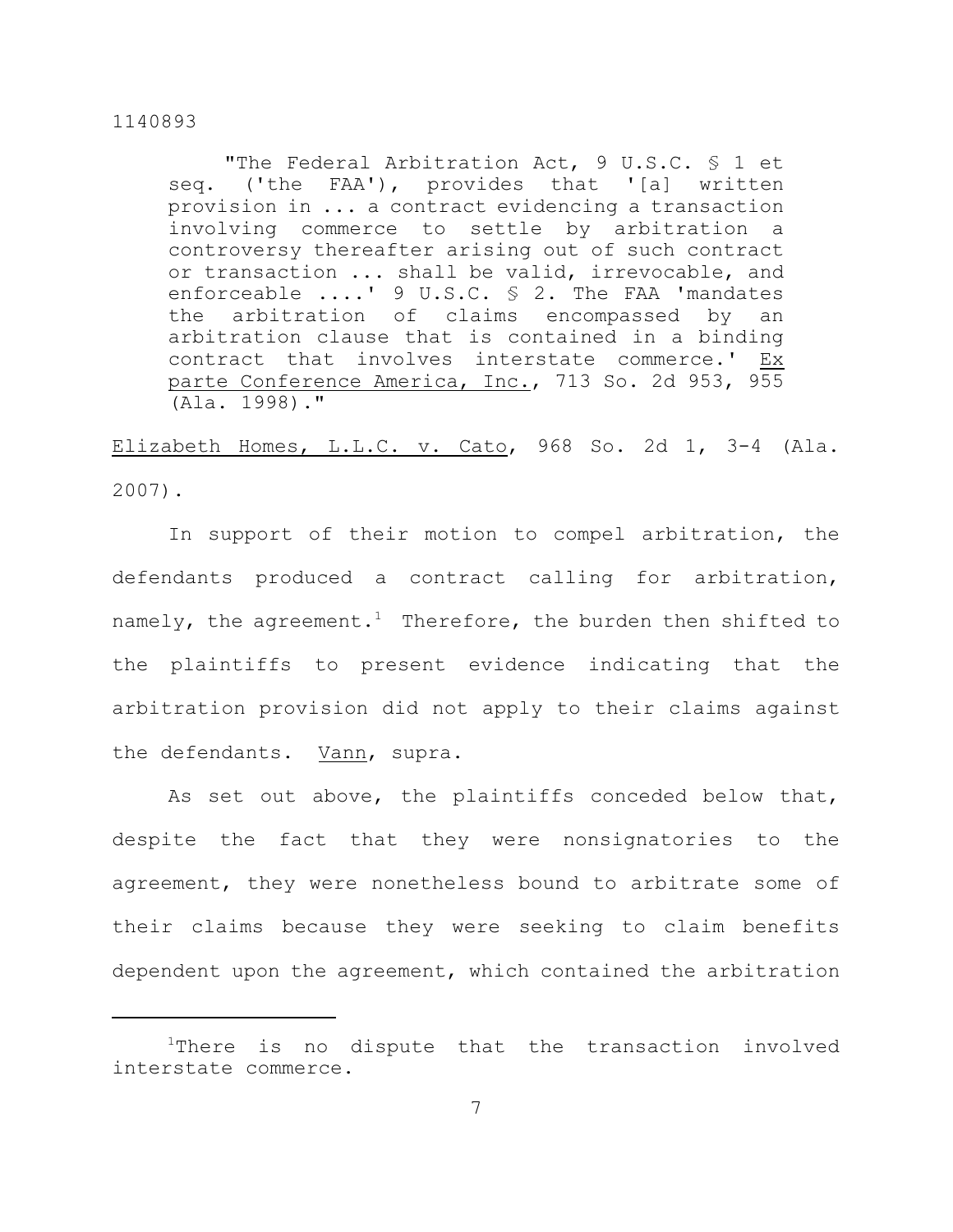provision; by that acknowledgment, the plaintiffs both necessarily established themselves as third-party beneficiaries of the agreement and rendered themselves subject to the accompanying burdens created thereby. See Dawson, 57 So. 3d at 97-98 (holding that "[r]egardless of whether a nonsignatory is in fact a third-party beneficiary, the nonsignatory is treated as a third-party beneficiary -- and is equitably estopped from avoiding arbitration —- when he or she asserts legal claims to enforce rights or obtain benefits that depend on the existence of the contract that contains the arbitration agreement"). See also Cook's Pest Control, Inc. v. Boykin, 807 So. 2d 524, 526 (Ala. 2001) (restating the general rule "'that a third-party beneficiary cannot accept the benefit of a contract, while avoiding the burdens or limitations of that contract'" (quoting Georgia Power Co. v. Partin, 727 So. 2d 2, 5 (Ala. 1998))). However, "[t]o the extent that the nonsignatory's claims do not rely on the existence of the contract containing the arbitration provision, the nonsignatory is not estopped from avoiding arbitration." Dawson, 57 So. 3d at 98.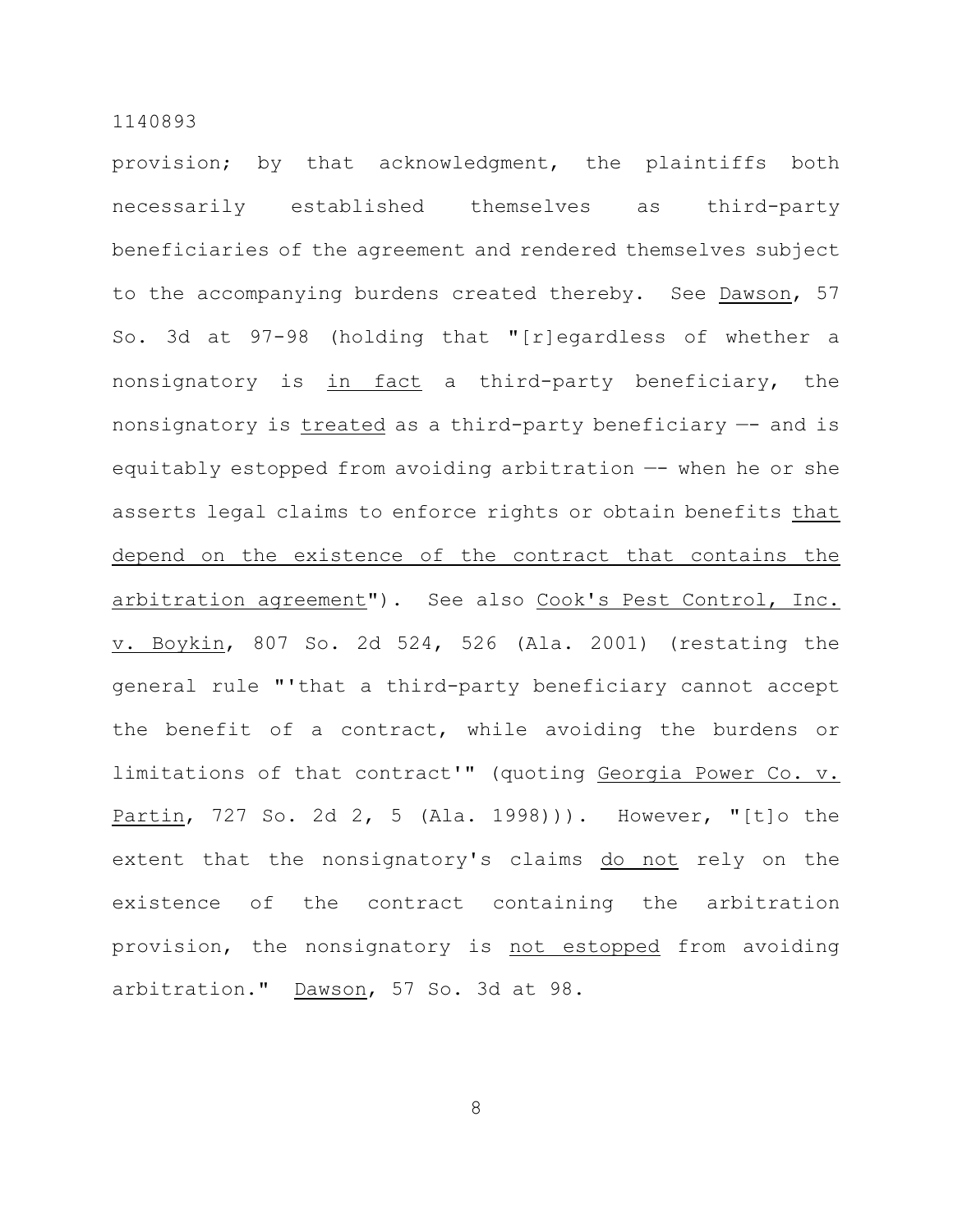The plaintiffs present numerous claims on appeal as to why they, as nonsignatories, may not be compelled to arbitrate their tort-of-outrage claim. See, e.g. Boykin, 807 So. 2d at 526 (explaining that, generally, "a nonsignatory to an arbitration agreement cannot be forced to arbitrate [his] claims"). Specifically, they maintain that the third-partybeneficiary exception does not apply because, they contend, "[w]hen the subject [agreement was] signed ... neither Ameriprise nor Charles ... intended to confer any direct benefit on [either of the plaintiffs]"; that "[t]he 'intertwining claims' exception is inapplicable because, as signatories, Ameriprise and Shackelford cannot use this exception to compel non-signatories to arbitrate"; and that

"the 'equitable estoppel' exception does not apply because this exception is predicated on the equitable principle that a non-signatory cannot simultaneously prosecute a claim that relies on or depends upon the existence of a contract containing an arbitration provision and ignore the contract's arbitration provision."

(Appellees' brief, at pp. 8-9.) The plaintiffs contend that their tort-of-outrage claim is not dependent upon the agreement containing the arbitration provision. More specifically, they contend that the agreement has only a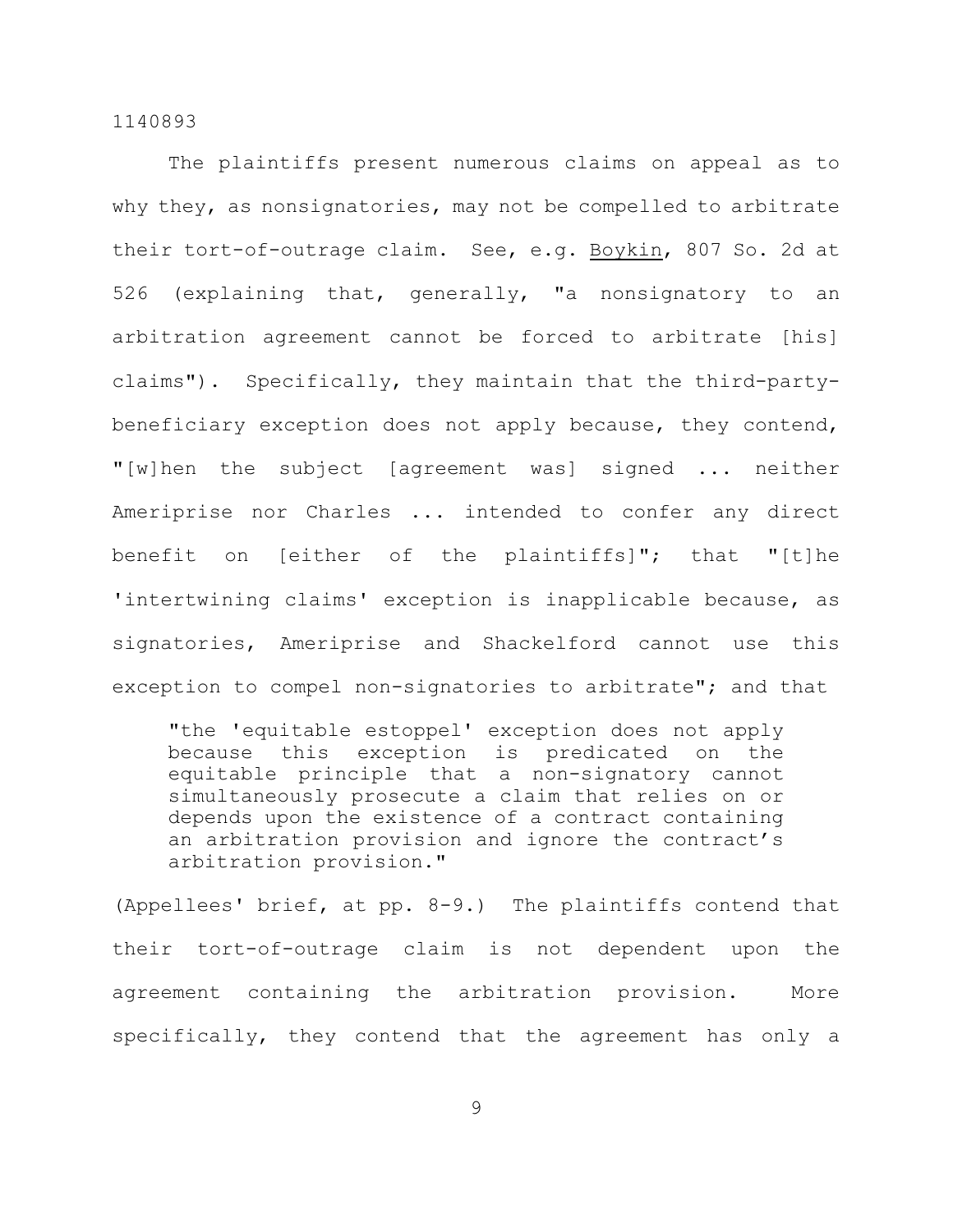"tangential" connection to the facts giving rise to their tort-of-outrage claim, namely the purported false reporting of a forgery and a kidnapping. We cannot agree.

As set out above, the agreement, by its express terms, applies to "all controversies that may arise." The defendants note that this Court has held that "'[t]he phrase "any controversy or claim arising out of or relating to" in arbitration agreements covers a broad range of disputes.'" (Appellants' brief, at p. 20, quoting Vann, 834 So. 2d at 754.) The language of the agreement refers to "any controversies" that arise between the parties and is not limited to those related to or arising from the agreement. The plaintiffs continue to assert, however, that they claim no benefits under the agreement that relate to the prosecution of their tort-of-outrage claim.

In order to determine whether "a third party's claims can be so dependent upon a contract that a mere disavowal of third-party-beneficiary status cannot defeat a properly supported motion to compel arbitration," we conduct a factspecific analysis. Boykin, 807 So. 2d at 526-27. In Olshan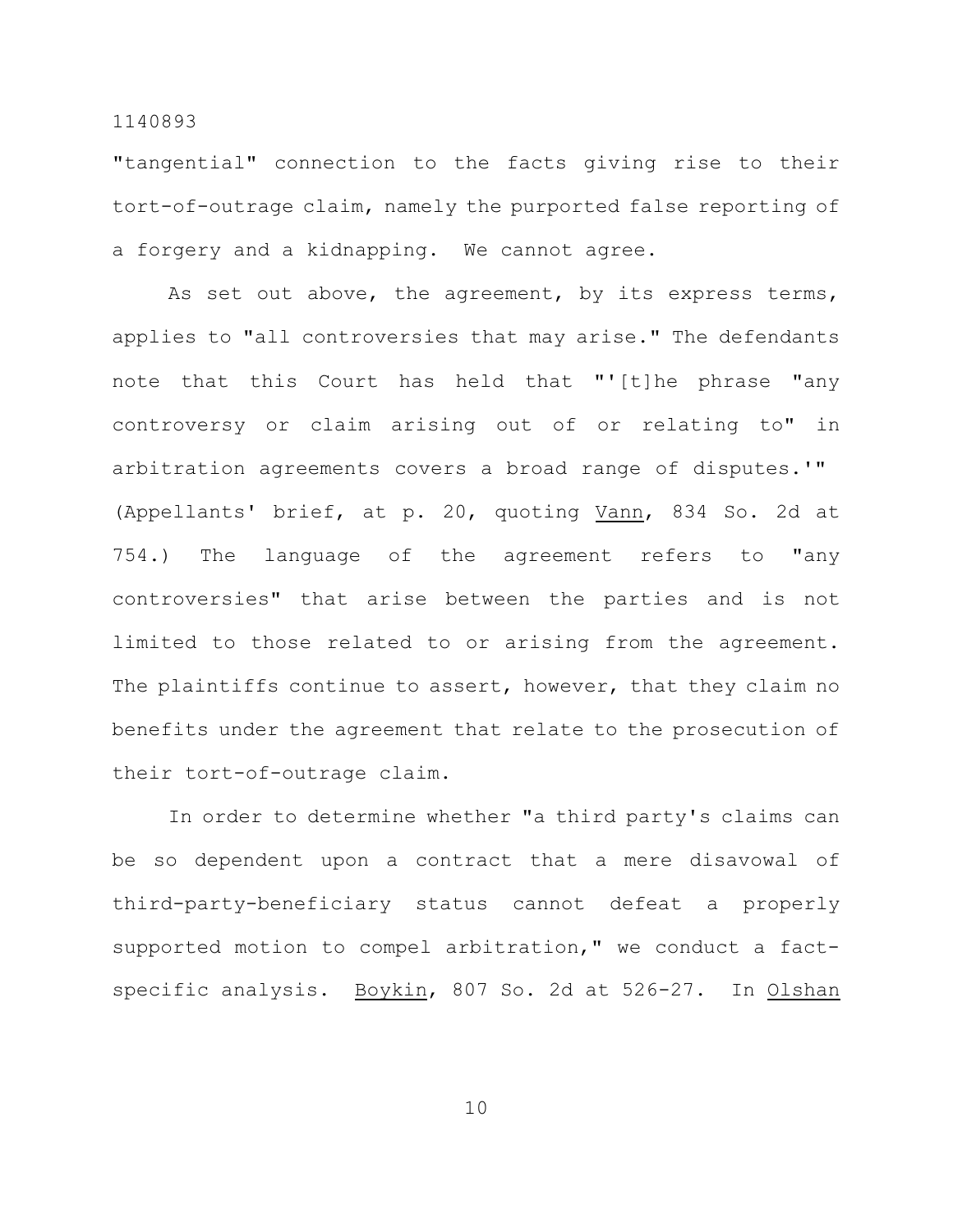Foundation Repair Co. of Mobile v. Schultz, 64 So. 3d 598

(Ala. 2010), we stated:

"We must consider the facts presented to us in this case to determine whether the tort claims asserted by Mrs. Schultz depend upon the existence of the 2006 and 2007 contracts containing the arbitration provision. See, e.g., [Custom Performance, Inc. v.] Dawson, 57 So. 3d [90] at 98 [(Ala. 2010)] (quoting this Court's statements in Cook's [Pest Control, Inc. v. Boykin, 807 So. 2d 524 (Ala. 2001),] and stating: 'Accordingly, to determine whether [the plaintiff] is equitably estopped from avoiding the contractual burden of arbitration, we must first consider whether, under the circumstances of this case, any of the legal claims asserted by [the plaintiff] are dependent on the existence of the contract that contains the arbitration agreement.'). Mrs. Schultz alleges that Olshan negligently and wantonly performed work on the foundation of her house in August 2006, March 2007, and January 2008, thus damaging her house. It is undisputed that Olshan's work on which Mrs. Schultz bases her claims was done pursuant to the 2006 and 2007 contracts. To support her claims, Mrs. Schultz must prove that Olshan owed her a duty. Mrs. Schultz has not alleged, and we do not see how she may prove, the existence of such a duty without reference to the 2006 and 2007 contracts. As in [Capitol Chevrolet & Imports, Inc. v.] Grantham, [784 So. 2d 285 (Ala. 2000),] therefore, Mrs. Schultz's claims depend upon the existence of the contracts containing the arbitration provision. Mrs. Schultz cannot simultaneously 'base her claims on the contract[s] executed between her husband and [Olshan] and at the same time seek to avoid the arbitration agreement.' Grantham, 784 So. 2d at 289."

64 So. 3d at 609-10 (footnote omitted).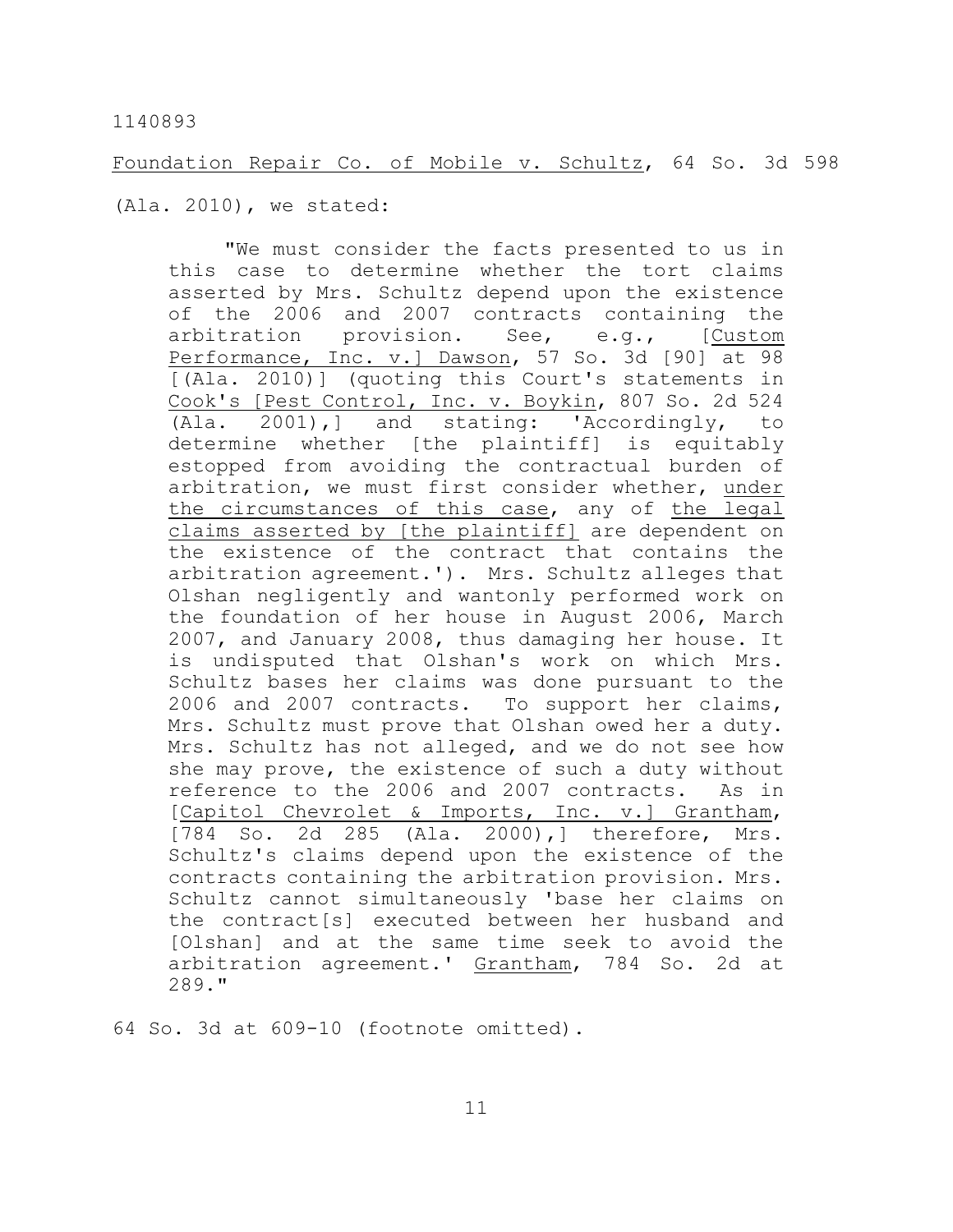The plaintiffs' tort-of-outrage claim arises from conduct by the defendants that occurred in connection with the plaintiffs' attempts to effect a beneficiary change under the agreement. Without the agreement, the plaintiffs would never have contacted Ameriprise, and Ameriprise would never have contacted law enforcement with concerns regarding whether the documents submitted to effectuate the change had been forged and Charles had been kidnapped. In fact, it was only in Paul's role as attorney in fact and agent for Charles, who was clearly bound by the duty to arbitrate all controversies, that the requested beneficiary change –- and the allegedly outrageous response of Ameriprise -- occurred. Moreover, the allegedly "outrageous" nature of Ameriprise's response to the requested benefit change must be viewed in the context of its own responsibilities in determining the validity of a requested beneficiary change on the affected accounts; therefore, the plaintiffs' claims arise out of the manner in which they contend the beneficiary change -- an act the defendants argue was specifically governed by the agreement - should have been effectuated.<sup>2</sup> See Edward D. Jones & Co. v.

 $2$ We express no opinion as to the viability of the plaintiffs' tort-of-outrage claim.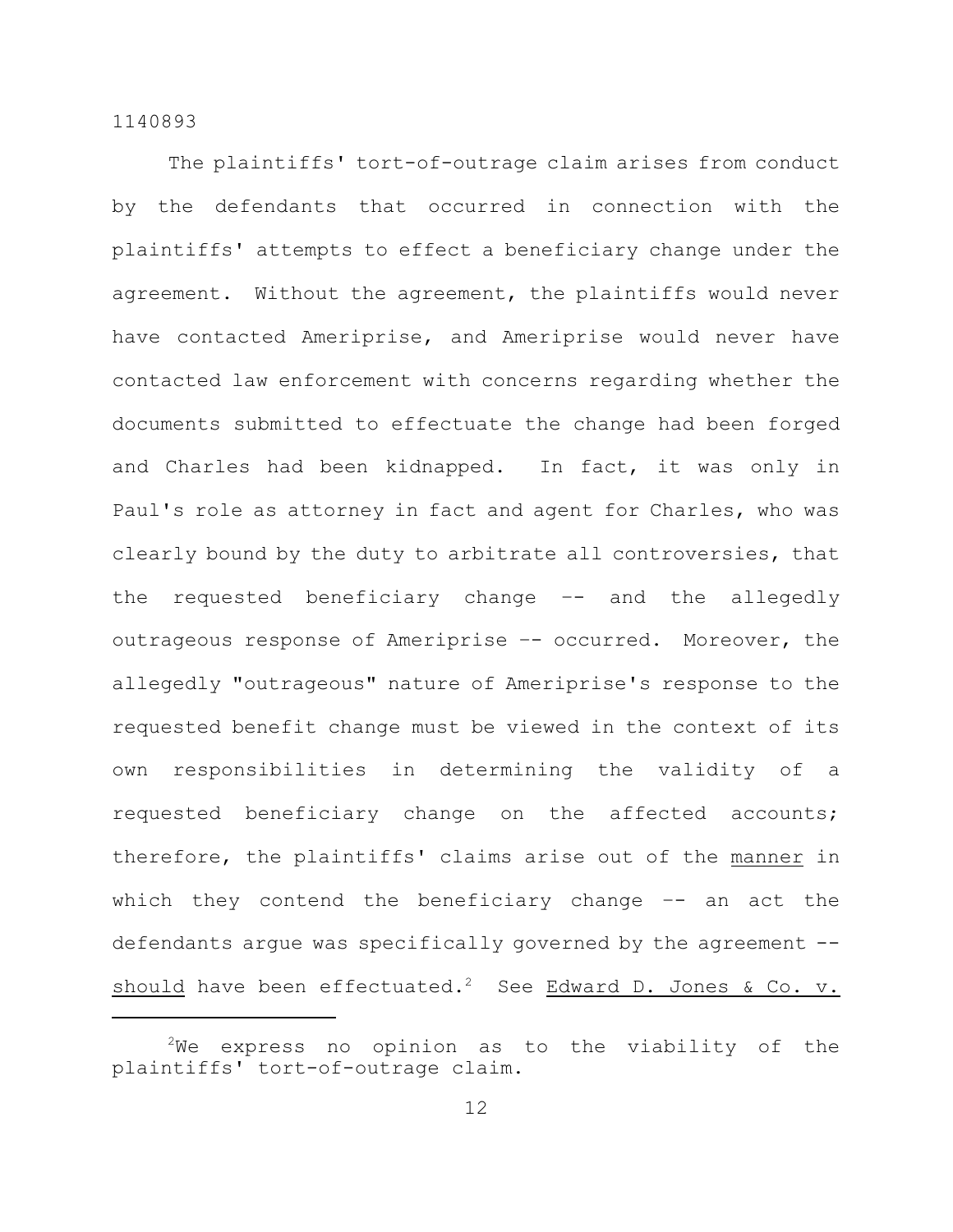Ventura, 907 So. 2d 1035, 1042 (Ala. 2005). See also Edwards Motors, Inc. v. Hudgins, 957 So. 2d 444, 448 (Ala. 2006) (compelling arbitration of purchaser plaintiffs' maliciousprosecution claim where automobile dealership had instituted criminal proceeding against plaintiffs, which was later dismissed, on ground that arbitration provision contained in purchase agreement covered plaintiffs' claim, which "'"result[ed] from or ar[ose] out of or relat[ed] to or concern[ed] the transaction entered into"'" (quoting Dan Wachtel Ford, Lincoln, Mercury, Inc. v. Modas, 891 So. 2d 287, 293 (Ala. 2004))).

In sum, the nonsignatory plaintiffs have clearly conceded that they are third-party beneficiaries of the agreement. The scope of the arbitration provision in the agreement is indisputably broad enough to encompass the plaintiffs' tortof-outrage claim. Moreover, as the defendants note, "[t]he events surrounding the change of beneficiary [on the Ameriprise accounts] form the basis for all of the [plaintiffs'] claims." (Appellants' brief, at pp. 6-7.) Under the foregoing reasoning, the plaintiffs' tort-of-outrage claim is, like their other claims, subject to the arbitration